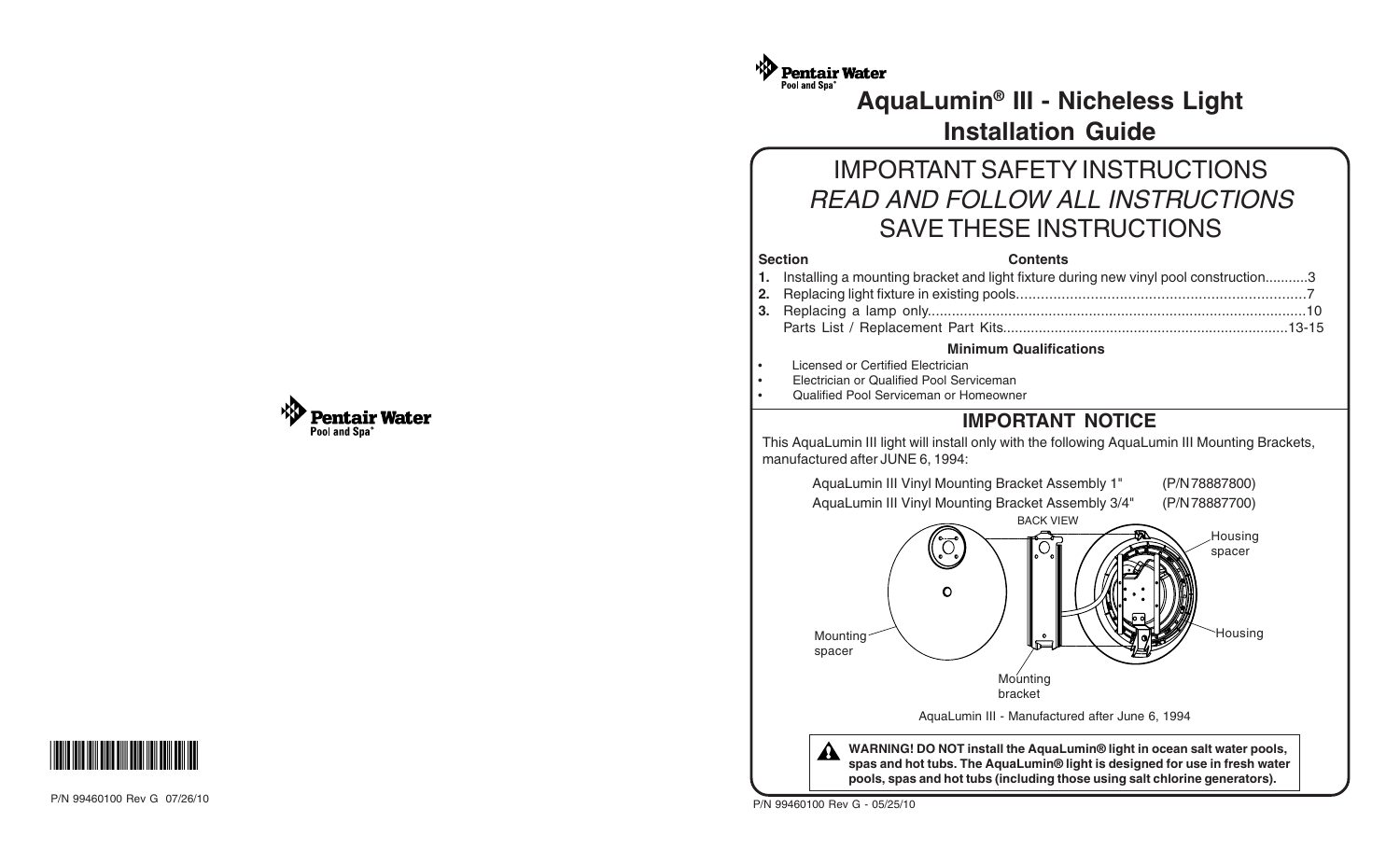#### **Technical Support**

Contact Technical Support at:

**Sanford, North Carolina** (8 A.M. to 5 P.M.)

**Moorpark, California** (8 A.M. to 5 P.M.)

Phone: (800) 831-7133

Fax: (800) 284-4151

**Web sites:** visit www.pentairpool.com and www.staritepool.com

| AquaLumin III Replacement Part Kits |                                                                                                                                               |                             |  |
|-------------------------------------|-----------------------------------------------------------------------------------------------------------------------------------------------|-----------------------------|--|
| Part<br>Number                      | Description                                                                                                                                   |                             |  |
| 600140                              | Kwik change lens set<br>619613 - Green lens cover<br>619614 - Orange lens cover Qty. 1<br>619615 - Blue lens cover<br>619616 - Red lens cover | Qty. 1<br>Qty. 1<br>Qty. 1  |  |
| 600138                              | Bulb replacement kit 120V / 250W<br>619484 - Bulb (120V/250W)<br>619599 - Lens gasket<br>619792 - Sealing screws                              | Qty. 1<br>Qty. 1<br>Qty. 10 |  |
| 600139                              | Bulb replacement kit 12V / 100W<br>619584 - Bulb (12V/100W)<br>619599 - Lens gasket<br>619792 - Sealing screws                                | Qty. 1<br>Qty. 1<br>Qty. 10 |  |
| 600141                              | Lens replacement kit<br>619797 - Lens<br>619599 - Lens gasket<br>619792 - Sealing screws                                                      | Qty. 1<br>Qty. 1<br>Qty. 10 |  |

**© 2010 Pentair Water Pool and Spa, Inc. All rights reserved**

**This document is subject to change without notice**

1620 Hawkins Ave., Sanford, NC 27330 • (919) 566-8000 10951 West Los Angeles Ave., Moorpark, CA 93021 • (805) 553-5000

AquaLumin® and Pentair Water Pool and Spa® is a trademark and/or a registered trademark of Pentair Water Pool and Spa, Inc. and/or its affiliated companies in the United States and/or other countries. Unless noted, names and brands of others that may be used in this document are not used to indicate an affiliation or endorsement between the proprietors of these names and brands and Pentair Water Pool and Spa, Inc. Those names and brands may be the trademarks or registered trademarks of those parties or others.

AquaLumin<sup>®</sup> III - Nicheless Light Installation Guide **in the set of the Contract Contract Contract Contract Installation Guide** And a set of the Nicheless Light Installation Guide **in the Set of the Set of the Set of the P/N 99460100 Rev G - 07/26/10**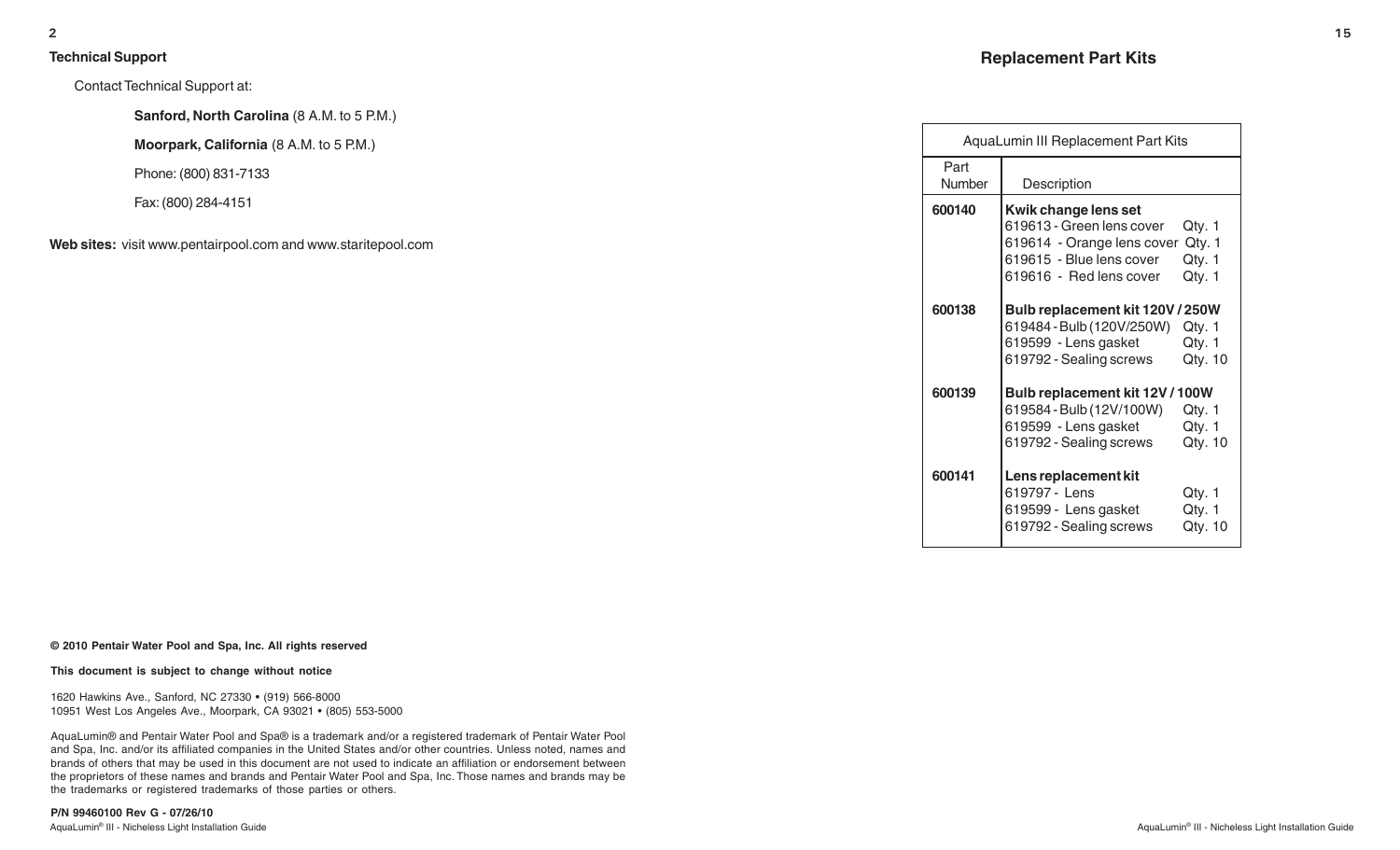#### **Light Assembly Parts**



 $\sqrt{4}$ 

| AquaLumin III Replacement Parts |                       |                                        |  |  |
|---------------------------------|-----------------------|----------------------------------------|--|--|
| Item                            | Part<br><b>Number</b> | Description                            |  |  |
|                                 | 619601<br>619632      | Face ring (white)<br>Face ring (black) |  |  |
| 2                               | 619797                | Lens                                   |  |  |
| 3                               | 619599                | Lens gasket                            |  |  |
| 4                               | 78889900              | Captive screw                          |  |  |
| $5^*$                           | 619584                | Halogen lamp 12 volt /100 watt         |  |  |
|                                 | 619484                | Halogen lamp 120 volt / 250 watt       |  |  |
| 6                               | 619792                | Sealing screws (10 req.)               |  |  |
|                                 | 600140                | Kwik change lens set (4) (not shown)   |  |  |

Note: (\*) Sold in Bulb Replacement Kits 600139 and 600138, Lens Replacement Kit 600141.

#### **Section 1: Installing a mounting bracket and light fixture during new vinyl pool construction**

#### WARNING !

DO NOT install the AquaLumin® light in ocean salt water pools, spas and hot tubs. The AquaLumin® light is designed for use in fresh water pools, spas and hot tubs (including those using salt chlorine generators).

# **D A N G E R ! RISK OF ELECTRICAL SHOCK OR ELECTROCUTION**

This Nicheless light fixture must be installed by a licensed or certified electrician or a qualified pool serviceman in accordance with the National Electrical Code and all applicable local codes and ordinances. Improper installation will create an electrical hazard which could result in death or serious injury to pool users, installers or others due to electrical shock and may also cause damage to property. Always disconnect power to the pool light at the circuit breaker before servicing the light. Failure to do so could result in death or serious injury to serviceman, pool users or others due to electrical shock.

- **A. Preparatory steps which must be completed by the electrician before light is installed, see Figure 1.**
	- 1. Be sure the electricalsystem of the pool conforms with therequirements of the current NationalElectrical Code (NEC) and all local codes andordinances. A licensedor certified electricianmust install theelectrical system to meet or exceed thoserequirements before the Nicheless Light is installed. Some of therequirements of the NEC are listed below.



- a. The lighting circuit must have a Ground Fault Circuit Interrupter (GFCI), and have an appropriately rated circuit breaker.
- b. The junction box (or, for 12 volt models, the low voltage transformer) is located at least 12 inches above water level, and at least 48 inches from the edge of the pool, see Figure 1.
- AquaLumin® III Nicheless Light Installation Guide **including the State of Controlling Controlling Controlling** Concerned. AquaLumin<sup>®</sup> III Nicheless Light Installation Guide **AguaLuming III** Nicheless Light Installat c. The light fixture and all metal items within five (5) feet of the pool must be properly electrically bonded.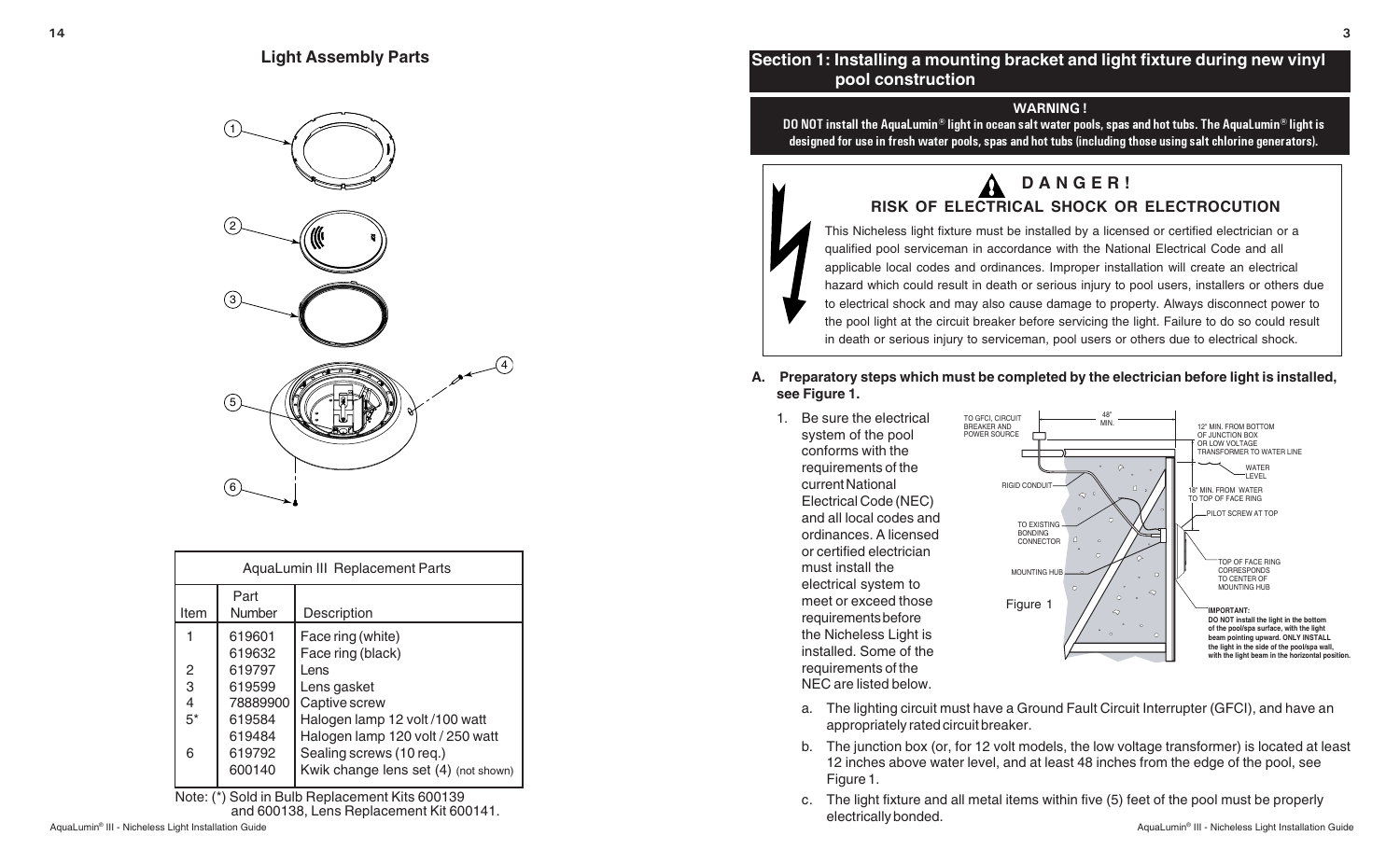### **Section 1: Installing a mounting bracket and light fixture during new vinyl pool construction (Continued)**

d. The mounting bracket and mounting hub must be GROUNDING/ properly installed so that the top edge of the face ring of the Nicheless Light is at least 18 inches below the surface of the water in the pool. The top of the face ring will line up with the center of the Plastic Mounting Hub, see Figure 1 on page 3.



- e. The mounting bracket (not shown) and mounting hub must be properly electrically bonded and grounded via the No. 8 AWG ground connector located at the upper left mounting bolt positioned, see Figure 2.
- 2. To be certain that the pool's electrical system meets all applicable requirements, you should also consult the local building department.
- Figure 2

**MOUNTING HUB** 

- 3. Use only Pentair Water Pool and Spa Nicheless Fixtures, (Mounting Bracket Assembly), to ensure proper bonding and grounding connections.
- **B. Perform the following steps after the electrical system requirements are met (see Section 1A (page 3) for requirements)**
	- 1. Locate position on a vertical wall where light is to be installed. The top of the light face ring must be 18 inches below normal water level as required by NEC Article 680.
	- 2. Cut or punch a three (3) inch diameter hole through pool wall with center 18 inches below normal water level for mounting hub and mounting bracket installation.
	- 3. If using plastic conduit, install PVC conduit adapter (provided) before installing plastic mounting hub. Use only recommended sealant for PVC/ABS threads. Position mounting hub over hole with the word "TOP" at the top, and secure with mounting flange and two (2) hex nuts and lock washers. Tighten hex nuts evenly with equal torque.

**NOTE:** Attach the stainless steel mounting bracket temporarily to ABS mounting hub. Perfect top and bottom alignment of ABS hub will be easier.

**AL CAUTION:** Remove mounting bracket before liner is installed. Failure to remove mounting bracket can damage the liner during installation.

#### **Vinyl Liner Mounting Bracket Parts**

Models 250 watt / 120 volt and100 watt / 12 volt (transformer required)



| <b>Vinyl Liner Replacement Parts</b> |                |                                |  |  |
|--------------------------------------|----------------|--------------------------------|--|--|
| Item                                 | Part<br>Number | Description                    |  |  |
|                                      | 619547         | Wall mounting bracket assembly |  |  |
| 2                                    | 619548         | Metal bracket cup assembly     |  |  |
| 3                                    | 619549         | Mounting hub 3/4 in. assembly  |  |  |
| 4                                    | 619550         | Mounting hub 1 in. assembly    |  |  |
| 5                                    | 78872600       | Mounting spacer                |  |  |
| 6                                    | 619617         | Housing spacer                 |  |  |
|                                      | 86001800       | Nipple, 1 in.                  |  |  |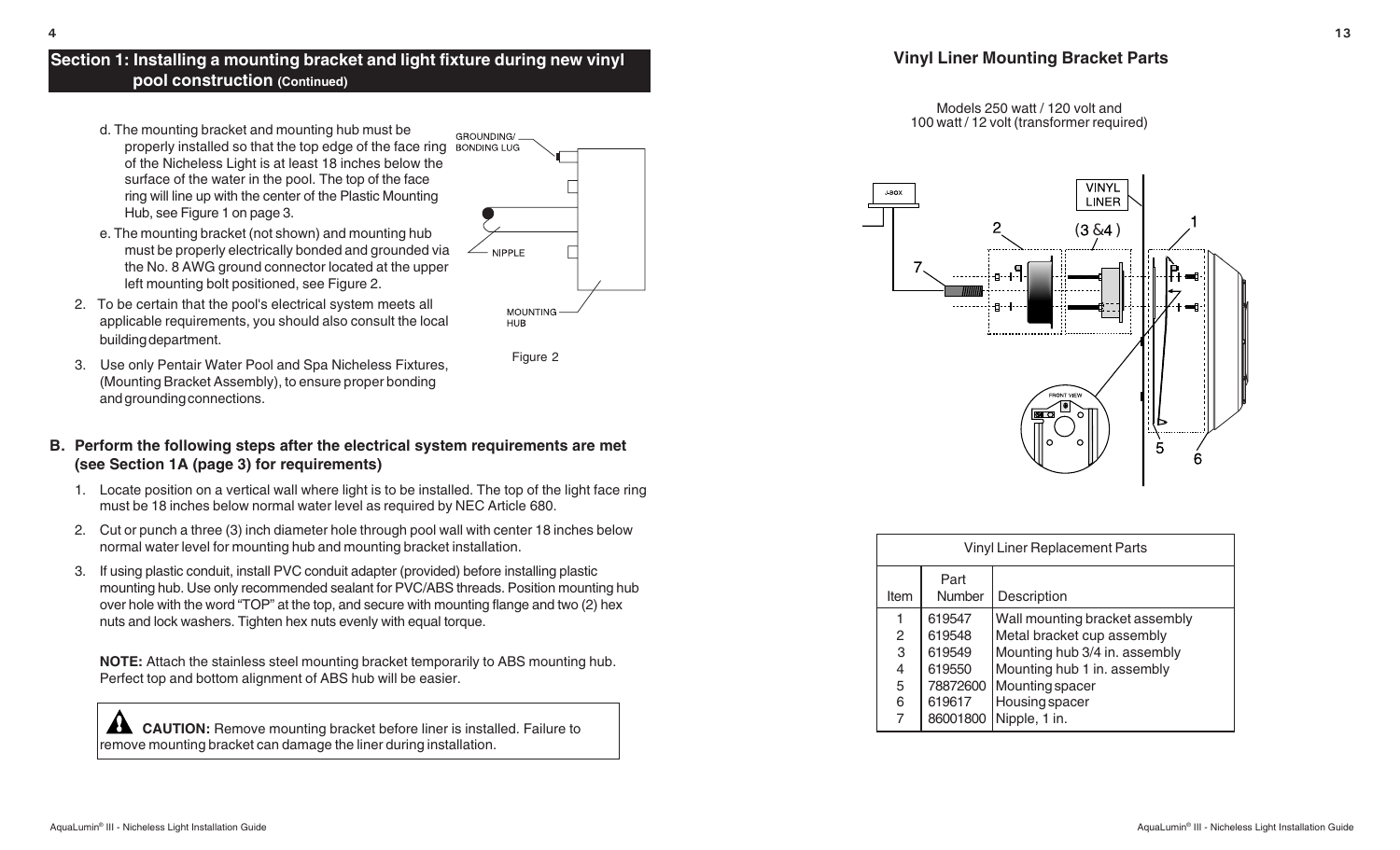## **Section 3: Replacing a lamp only (Continued)**

- 13. While holding the glass lens and plastic face ring, turn the light over and place it face down on a flat soft clean surface. Be careful not to scratch the lens.
- 14. Insert one new sealing screw, provided with the Bulb Replacement Kit, through the circular hole located at the TOP (12 o'clock) of the back of the housing and loosely tighten it into the face ring. Insert the remaining new sealing screw through the circular hole located at the BOTTOM (6 o'clock) of the back of the housing and loosely tighten it into the face ring. The BOTTOM (6 o'clock) circular hole is accessible through a hole drilled in the center of the hook mounting bracket.
- 15. Continue to tighten all the sealing screws into the face ring. It is recommended that opposing sealing screws be tightened in order (12 o'clock and 6 o'clock; 3 o'clock and 9 <sup>o</sup>'clock, etc.) to the recommended torque of 10-15 in-lbs. This provides even pressure on the lens and lens gasket and creates a seal between the environment and the inside of the light fixture.
- 16. Wrap a length of the cord up to a maximum of eight (8) feet long on the back of the light assembly. Wind a maximum of three (3) wraps of cord so that the last wrap stops at the top of the light. This extra cord allows the light to be brought out of the pool for servicing.

**NOTE:** Leave 2" to 3" of slack cord at the top so that the light may be tipped back for removal.

**M** WARNING Always install a new lens gasket, part number 619599, whenever reassembling the light. Failure to do so may permit water to leak into the assembly which could cause; (a) an electrical hazard resulting in death or serious injury to pool users, installer, or others due to electrical shock, or (b) breakage of the lamp or lens, which likewise could result in serious injury to pool user, installers, or bystanders, or in damage to property.

- 17. Feed the remaining cord through the conduit hole in the mounting hub. Place the hook mounting bracket over the pin on the bottom of the mounting bracket. Press down lightly to secure in place. Secure at the top of the light with the captive screw.
- 18. Before operating the light for more than 10 seconds, be sure the Nicheless Light is completely submerged in water. To check for proper operation, switch on the main switch or circuit breaker, as well as the switch which operates the Nicheless Light.

 **WARNING** Use only the special stainless steel captive screw (see **Light Assembly Parts**, item 4, on page 14) provided with this Nicheless Light. This screw mounts and electrically grounds the housing securely to the Nicheless fixture. Failure to use the screw provided could create an electrical hazard which could result in death or serious injury to pool users, installers or others due to electrical shock.

#### **Section 1: Installing a mounting bracket and light fixture during new vinyl pool construction (Continued)**

- 4. Connect bonding wire from bonding grid to bonding lug on rear of the mounting hub assembly.
- 5. Before installing liner, be sure gasket is firmly attached to mounting hub. After liner is installed and properly stretched into position, locate bolt holes in hub and punch liner for four bracket mounting bolts. Install the mounting spacer against the liner and hold in position with mounting bracket. Secure with four (4) bracket mounting bolts and washers.

**NOTE:** If using PVC conduit, you must attach grounding wire to grounding lug on upper left mounting bolt positioned, see Figure 4, on page 6.



6. Wrap a length of the cord up to a maximum of eight (8) feet long on the back of the light assembly. Wind a maximum of three (3) wraps of cord so the last wrap stops at the top of the light. This extra cord allows you to bring the light out of the pool to install a new lamp and for servicing.

**NOTE:** Leave 2" to 3" of slack cord at the top so that the light may be tipped back for removal.

7. Feed the remaining cord through the conduit hole in the mounting hub. Place hook mounting bracket over the pin on the bottom of the mounting bracket and press down lightly to secure in place. Secure at the top of the light with the captive screw. When installed properly, the housing spacer should fill any gap between the pool wall and the light.

**NOTE:** If PVC conduit is being used, a #8 ground wire for U.L. or a #6 ground wire for CSA, must be pulled through the conduit along with the light cord and fastened at the junction box and at the grounding lug located on the light wall Mounting Bracket (the Upper left bracket mounting bolt).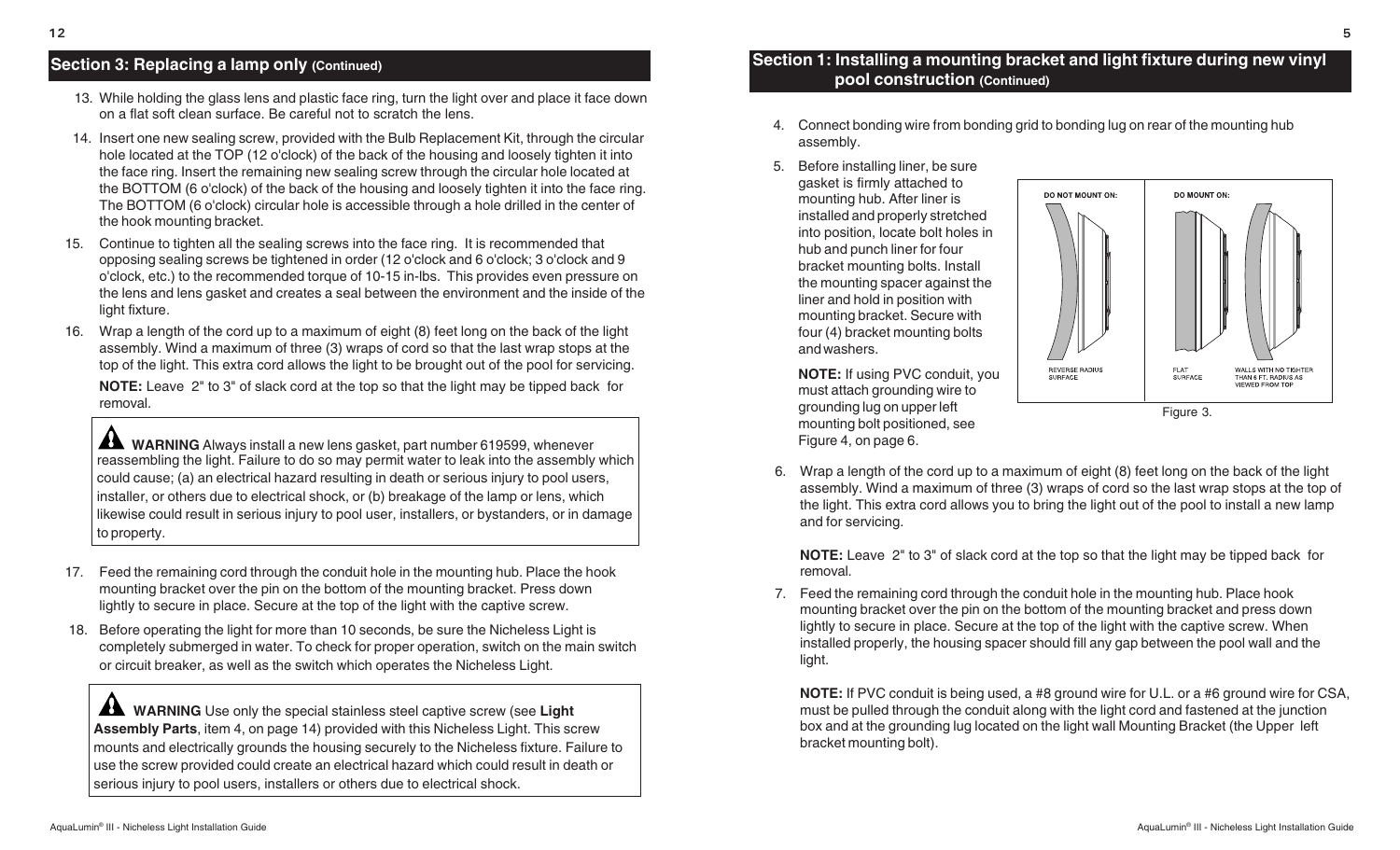#### **Section 1: Installing a mounting bracket and light fixture during new vinyl pool construction (Continued)**

- 8. Cut the cord at the junction box, leaving at least six (6) inches of cord to make connections.
- 9. Strip 6 inches of the outer cord jacket to expose the three insulated wires. Be careful not to damage the insulation on the three inner wires.
- 10. Connect cord to electrical wires at Junction Box, be careful to not pull the three (3) in. of slack cord at the light through the conduit when connecting the wires. All wiring should be connected to a Class A Ground Fault Circuit Interrupter (GFCI), in accordance with electrical codes, see Section 1.A.1.a on page 3.
- 11. Connect all three wires to the corresponding circuit wires in the junction box and secure the junction box cover in place.

 **WARNING:** Never operate this Nicheless Light for more than 10 seconds unless it is totally submerged in water. Without total submersion, the light assembly will get extremely hot, which may result in serious burns or in breakage of the lamp or lens. This may result in serious injury to pool users, installer, or bystanders, or in damage to property.

 **WARNING:** Use only the special stainless steel captive screw (see **Light Assembly Parts**, item 4, on page 14) provided with this Nicheless Light. This screw mounts and electrically grounds the housing securely to the Nicheless fixture. Failure to use the screw provided could create an electrical hazard which could result in death or serious injury to pool users, installers or others due to electrical shock.



#### Figure 4.

- 12. Before operating the light for more than 10 seconds, fill pool until the Nicheless Light is completely submerged in water. To check for proper operation, turn on main switch or circuit breaker, as well as the switch which operates the Nicheless Light.
- **C. Winterizing:** Light should be left in place for winterization.

### **Section 3: Replacing a lamp only (Continued)**

**MARNING:** Be sure power is OFF before installing or removing lamp. Allow lamp to cool before relamping. This light fixture uses a Halogen Quartz lamp. Do Not touch lamp with bare hands, this may severely reduce its life. Use the plastic furnished with the replacement lamp to eliminate finger prints from getting on lamp.

- 8. To remove the lamp:
	- a. Place the light in front of you so that the captive screw hole is at the top, and the lamp is in a horizontal position.
	- b. Grasp the lamp on the right side.
	- c. Push the lamp to the left, compressing the spring in the spring loaded lamp socket, until the right side of the lamp comes free from the fixed socket end.
- 9. Install the new lamp by performing step 8, a through c, in reverse order. **NOTE:** Select proper lamp for either 12 volt or 120 volt applications. Take care not to touch the halogen bulb with bare hands.

 **WARNING** Always install a new lens gasket, part number 619599, whenever reassembling the light. Failure to do so may permit water to leak into the assembly which could cause; (a) an electrical hazard resulting in death or serious injury to pool users, installer, or others due to electrical shock, or (b) breakage of the lamp or lens, which likewise could result in serious injury to pool user, installers, or bystanders, or in damage to property.

- 10. Never reuse the old lens gasket when reassembling the light. Replace the old lens gasket with a new genuine Pentair Water Pool and Spa AquaLumin III lens gasket (P/N 619599), provided in the Bulb Replacement Kit. The orientation of the tabs on the lens gasket is not important.
- 11. Replace the eight (8) sealing screws left in the face ring with eight (8) new sealing screws provided in the Bulb Replacement Kit. **NOTE:** Install the new sealing screws in the same location as those removed, leaving "TOP" (12 o'clock) and "BOTTOM" (6 o'clock) open.
- 12. Reinstall the lens gasket, lens and plastic face ring. While replacing the lens, be sure the tabs around the perimeter of the lens gasket are not under the flange of the lens. Orientate the lens so that the word "TOP" is aligned with the captive screw hole. When reinstalling the plastic face ring, align the heads of the sealing screws with the large circular holes of the keyway slots. Press down on the plastic face ring and rotate in the clockwise direction until the sealing screws interfere with the housing (at the end of the slot). Orientate the plastic face ring so that the words "MADE IN USA" are aligned with the captive screw hole on the housing as well as the word "TOP" on the lens.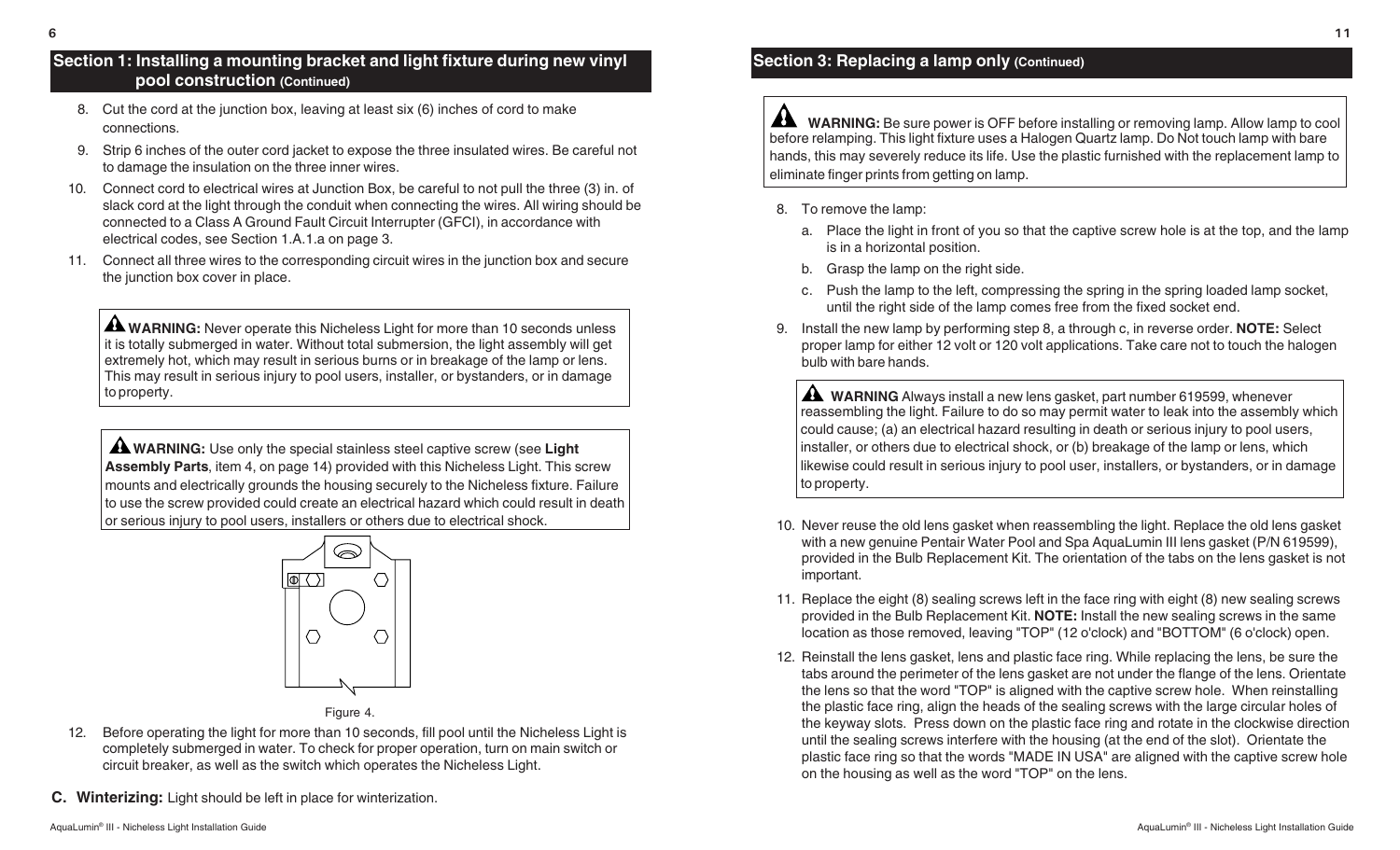# **Section 3: Replacing a lamp only**

The following steps may be performed by a qualified pool serviceman or a homeowner.

**NOTE:** Use ONLY the Pentair Water Pool and Spa Bulb Replacement Kit when relamping (P/N 600139 - 12V/100W or P/N 600138-120V/250W). See relamping installation instructions provided with the light.

**MARNING** Never operate this Nicheless Light for more than 10 seconds unless it is totally submerged in water. Without total submersion, the light assembly will get extremely hot, which may result in serious burns or in breakage of the lamp or lens. This may result in serious injury to pool users, installer, or bystanders, or in damage to property.

 **WARNING** Use only the special stainless steel pilot screw (see **Light Assembly Parts**, item 4, on page 14) provided with this Nicheless Light. This screw mounts and electrically grounds the housing securely to the Nicheless fixture. Failure to use the screw provided could create an electrical hazard which could result in death or serious injury to pool users, installers or others due to electrical shock.

# **D A N G E R !**

# **RISK OF ELECTRICAL SHOCK OR ELECTROCUTION**

Always disconnect power to the pool light at the circuit breaker before servicing the light. Failure to do so could result in death or serious injury to installer, serviceman, pool users, or others due to electrical shock.

- 1. Turn off main electrical switch or circuit breaker as well as the switch which operates the Nicheless Light.
- 2. Unscrew the captive screw on the top of the light, then tilt the top of the light out from the wall and lift the bottom of the light out of the bracket. Unwind the excess cable that is stored in the back of the light.
- 3. Place the light face down on the deck on a flat soft clean surface. Take care not to scratch the lens.
- 4. Using a Phillips head screwdriver, loosen (do not remove) all ten 10 screws on the back of the light.
- 5. Using a Phillips head screwdriver, remove the two (2) screws located at the TOP (12 o'clock) and BOTTOM (6 o'clock) on the back of the light.
- 6. While holding the glass lens and plastic face ring, turn the light over. Rotate the face ring in a counter-clockwise direction such that the heads of the sealing screws align with the large circular holes of the keyways slots. Lift the plastic face ring away from the housing to remove the lens and lens gasket.
- 7. To remove the lens and lens gasket, gently pull on the tabs located around the perimeter of the lens gasket. This will allow air to enter the housing and will assist with removal of the lens.

## **Section 2: Replacing light fixture in existing pools**

 **WARNING:** Use only the special stainless steel captive screw (see **Light Assembly Parts**, item 4, on page 14) provided with this Nicheless Light. This screw mounts and electrically grounds the housing securely to the Nicheless fixture. Failure to use the screw provided could create an electrical hazard which could result in death or serious injury to pool users, installers or others due to electrical shock.

#### **IMPORTANT NOTICE**

This AquaLumin III light will install only with the following AquaLumin III Mounting Brackets, manufactured after JUNE 6, 1994.



| <b>Description</b>                                          | <b>Part Number</b> |
|-------------------------------------------------------------|--------------------|
| AquaLumin III Vinyl Mounting Bracket Assembly 1"            | 78887800           |
| AquaLumin III Vinyl Mounting Bracket Assembly 3/4" 78887700 |                    |

#### **A. The following are preparatory steps which must be completed by the electrician or qualified pool serviceman before replacing light fixture, see Figure 5 on page 8.**

- 1. Verify the pool meets the requirements of the current National Electrical Code and all local codes and ordinances. A licensed or certified electrician must install the electrical system to meet or exceed those requirements before the Nicheless Light is installed. Some of the requirements of the National Electrical Code which the pool's electrical system must meet are as follows:
	- a. The lighting circuit must have a Ground Fault Circuit Interrupter (GFCI), and an appropriately rated circuit breaker.